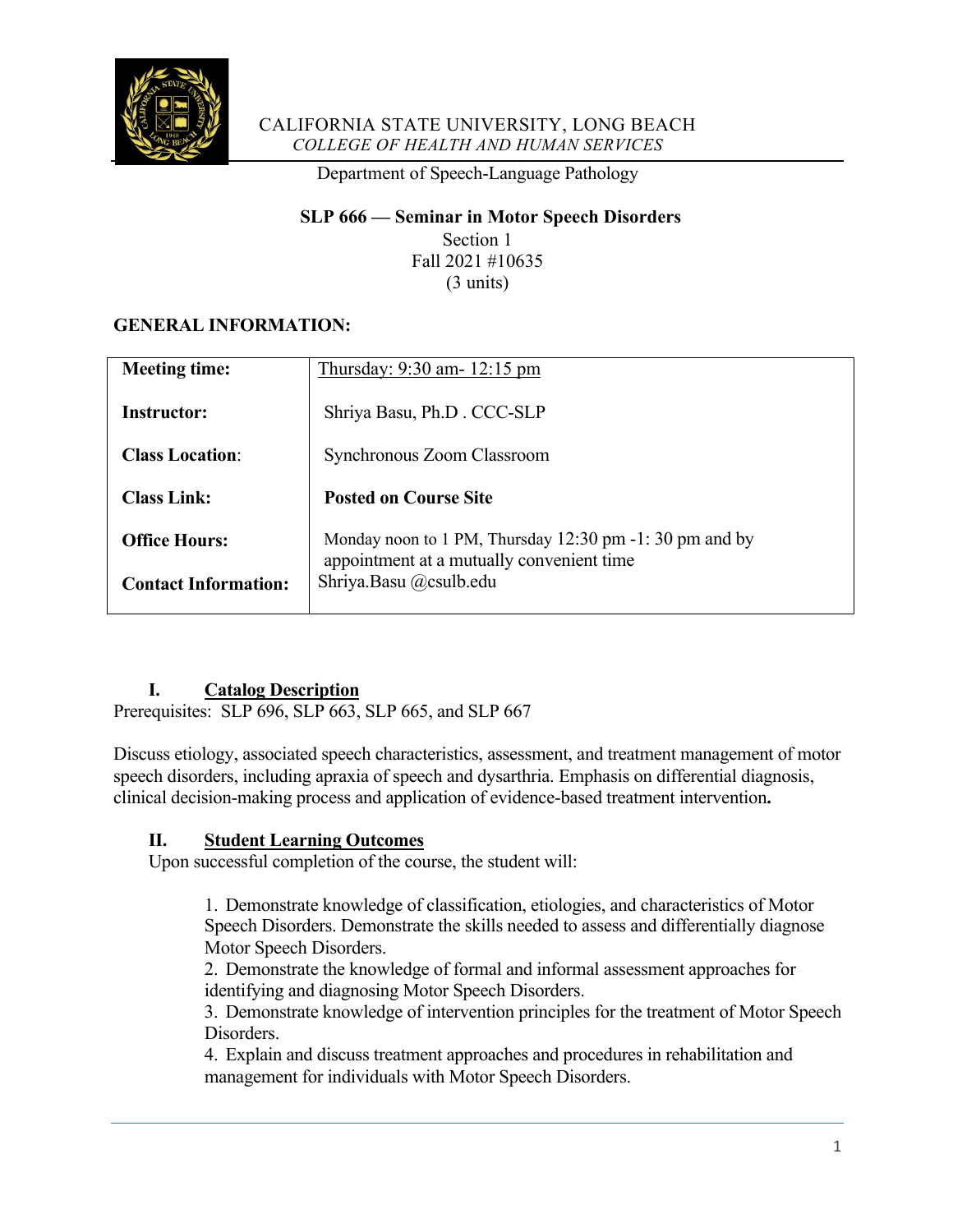5. Evaluate treatment efficacy and make clinical decisions regarding continuation of therapy, discharge and referrals.

6. Integrate professional and ethical considerations and issues in service delivery of Motor Speech Disorders.

 7. Integrate cultural and linguistic issues and how these variables may influence the clinical decision-making process in assessment and management of Motor Speech Disorders

#### **III. Speech-Language Pathology Competency and Standards**

Speech-Language Pathology Competencies and Standards

American Speech-Language-Hearing Association (ASHA) CAA competencies, CFCC standards and California

*Commission on Teacher Credentialing (*CCTC) Standards addressed in SLP 666

| <b>SLO</b>       | <b>ASHA CAA</b>              | <b>ASHA CFCC</b>               | <b>CCTC</b>          | <b>Learning Activities</b>                         | <b>Evaluation Method</b>            |
|------------------|------------------------------|--------------------------------|----------------------|----------------------------------------------------|-------------------------------------|
|                  | Competencies                 | <b>Standards</b>               | <b>Stand</b>         |                                                    |                                     |
|                  |                              |                                | ards                 |                                                    |                                     |
| SLO <sub>1</sub> | 3.1.1B                       | Standard IV-B                  | SLP Standard 1.2     | Application (oral and /or written                  | Assignments, Case                   |
|                  | 3.1.2B                       | Standard IV-C                  |                      | activities; Case Study; Exam; class                | studies, Exams                      |
|                  | 3.1.3B                       |                                |                      | discussions; Labs                                  |                                     |
|                  |                              |                                |                      |                                                    |                                     |
| SLO <sub>2</sub> | 3.1.2B                       | Standard IV-B                  | SLP Standard 1,2     | Application (oral and /or written                  | Assignments, Case                   |
|                  | 3.1.6B                       |                                |                      | activities; Case Study; Exam,<br>class discussions | studies, Exams                      |
|                  |                              |                                |                      |                                                    |                                     |
| SLO <sub>3</sub> | 3.1.2B                       | Standard IV-B                  | SLP Standard 2, 3    | Application (oral and /or written                  | Assignments, Case                   |
|                  | 3.1.3B                       | Standard IV-C                  |                      | activities; Case Study;                            | studies, Exams                      |
|                  |                              |                                |                      | Assignment; Exam; class                            |                                     |
|                  |                              |                                |                      | discussions                                        |                                     |
| SLO <sub>4</sub> | 3.1.4B                       | Standard IV-D                  | General Standard 2.5 | Application (oral and /or written                  | Assignments, Case                   |
|                  |                              |                                | SLP Standard 4       | activities; Case Study;                            | studies, Exams                      |
|                  |                              |                                |                      | Assignment; Exam; class<br>discussions             |                                     |
|                  |                              |                                |                      |                                                    |                                     |
| SLO <sub>5</sub> | 3.1.1B                       | Standard IV-C<br>Standard IV-D | General Standard 2,5 | Application (oral and /or written                  | Assignments, Case                   |
|                  | 3.1.3B                       | Standard IV-E                  | SLP Standard 4,5     | activities; Case Study;<br>Assignment; Exam; class | studies, Exams                      |
|                  | 3.1.4B                       | Standard IV-F                  |                      | discussions                                        |                                     |
|                  | 3.1.5B<br>3.1.6 <sub>B</sub> |                                |                      |                                                    |                                     |
|                  |                              |                                |                      |                                                    |                                     |
| SLO <sub>6</sub> | 3.1.5B                       | Standard IV-D                  | SLP Standard 5       | Case reports; class<br>discussions                 | Assignments, Case<br>studies, Exams |
| and              |                              |                                |                      |                                                    |                                     |
| SLO <sub>7</sub> |                              |                                |                      |                                                    |                                     |
|                  |                              |                                |                      |                                                    |                                     |

Links: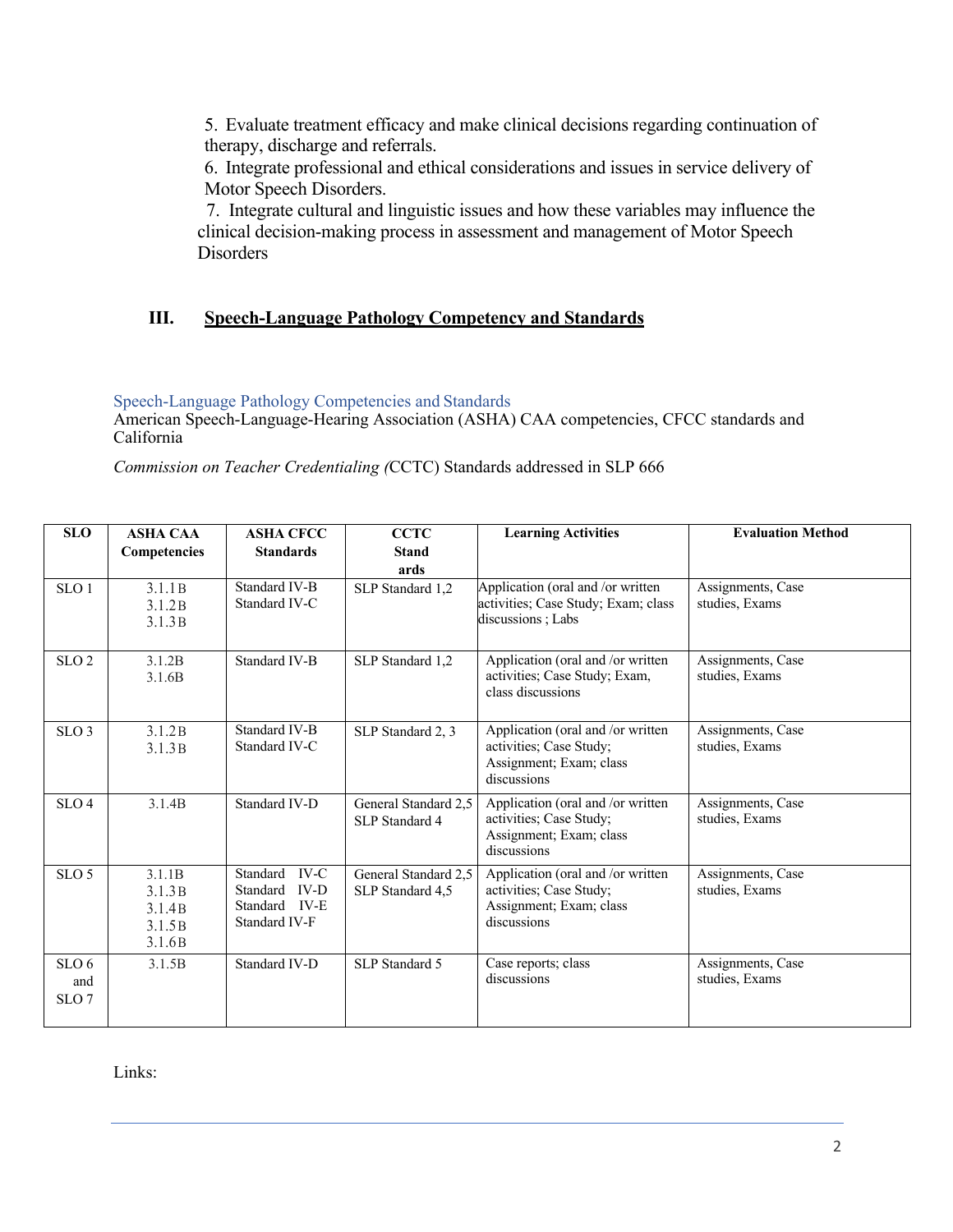For detailed information, please visit

- ASHA 2020 Standards for the Certificate of Clinical Competence in Speech-Language Pathology: https://www.asha.org/Certification/2020-SLP-Certification-Standards/
- CAA 2017 Standards for Accreditation: https://caa.asha.org/wpcontent/uploads/Accreditation-Standards-Documentation-Guidance.pdf
- CCTC SLP standards: http://www.sjsu.edu/gup/docs/assess\_report/CCTC-ASHACrosswalk.pdf

## **IV. Course Modality**

Online only and synchronous: All class meetings will be remote at scheduled days and times with face-to-face contact via video conferencing using modes such as lecture, discussion, demonstration, video clips, and direct exchange of materials as the primary method of communication.

### **V. Methods of Instruction**

Methods of presentation include lecture, group exercises involving powerpoint presentation of articles, weekly discussion of material covered, guest lectures, and teaching DVDs with class discussion.

#### **VI. Extent and Nature of Technology**

This course is a lecture format; however, class discussion on clinical cases and treatment videos will be utilized to enhance active learning in this classroom environment. Video presentation will be used since speech language pathology is a profession of acquiring and applying scientific and practical knowledge, which requires both content knowledge and clinical experience and judgment. Case Videos will provide students an idea of actual clinical work and an opportunity of connecting theory and knowledge to clinical practice. Instructor may also also share website information including but not limited to resource website, simulation websites.

Students will also require accessing BeachBoard to obtain supplemental materials for the class and to discuss important and relevant issues outside of the classroom to facilitate learning. In addition, PowerPoint will be used along with traditional lectures to augment learning outcomes.

**Students who feel the need access to recorded lecture content must inform the instructor. Instructor will made recorded lecture available to the student for a limited timeframe after the class is over.** 

#### **VII. Text-Books and Course resources:**

## *Text Book:*

Duffy, J. R. (2019). Motor Speech Disorders: Substrates, Differential Diagnosis, and Management. Elsevier Health Sciences.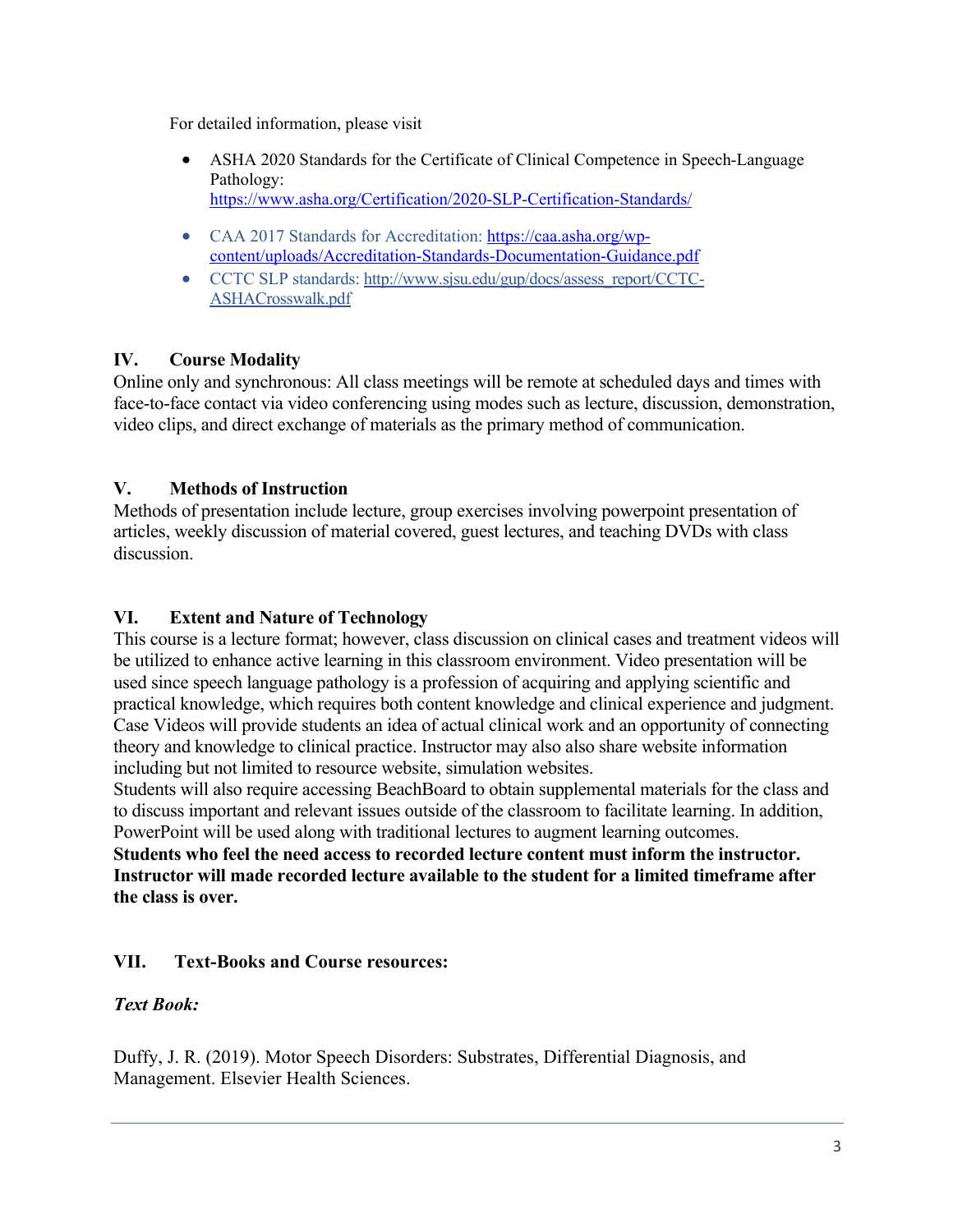### **Software (Free Download)**

For the purposes of the speech analysis portion of this course we will be looking at speech waveforms from normal and dysarthric speakers using a software called as PRAAT. This can be downloaded at https://www.fon.hum.uva.nl/praat/ For a quick background on PRAAT , please visit the introductory manual at https://www.fon.hum.uva.nl/praat/manual/Intro.html

Students will be responsible for downloading the software to their own computers prior to start of class, PRAAT will also be demonstrated on day 1, Module 0.

#### **Simucase**

The instructor will also make use of clinical simulation videos from Simucase for in class demonstration. The students will benefit from Simucase subscription for this course. This is a recommended material not required.

#### **Articles**

• Assigned readings will be posted on BeachBoard. See the course schedule and references. All content within the reading sources is the responsibility of the student. In class discussions will cover a portion of these readings but will not detail every source at length. Students will be expected to demonstrate mastery of ALL sources.

• Please read thoroughly and make every effort to ask questions and clarify information not understood within the readings.

# **VIII. Course Outline/Schedule**

*\*This course schedule/outline is tentative. The instructor reserves the right to change/modify it if deemed appropriate.*

|             |                                                                                                                                                                                                                                       | Reading            | Assignment/                                                                    |
|-------------|---------------------------------------------------------------------------------------------------------------------------------------------------------------------------------------------------------------------------------------|--------------------|--------------------------------------------------------------------------------|
| <b>Date</b> | Topic(s)                                                                                                                                                                                                                              | <b>Assignments</b> | <b>Activity/Exam</b>                                                           |
| Week 1      |                                                                                                                                                                                                                                       |                    | Pre-Course Survey                                                              |
| 1/21        | Introduction and<br>$\bullet$<br><b>Instructor Background</b><br><b>Syllabus and Course</b><br>$\bullet$<br>Overview<br>Assignment of Class<br>$\bullet$<br>Groups<br>Introduction of articles<br>$\bullet$<br>for Group Presentation |                    | In class discussions<br>In class activities<br>Introduction to<br><b>PRAAT</b> |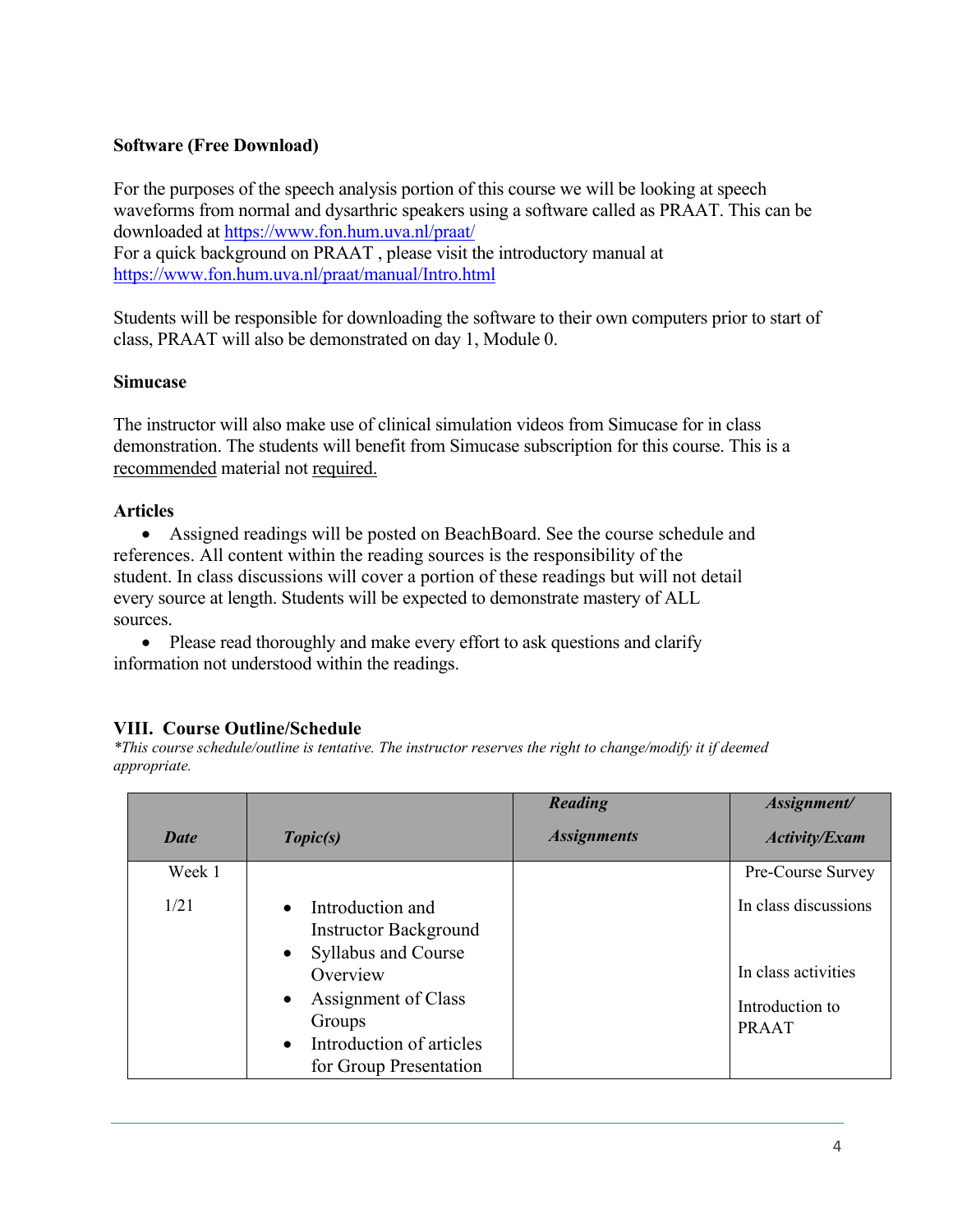| Week 2<br>1/28 | A review of anatomy and<br>physiology of Motor<br>Speech Disorder<br><b>Review of Causes</b>                                   | Duffy Ch 2         | In class PRAAT<br>lab                                 |
|----------------|--------------------------------------------------------------------------------------------------------------------------------|--------------------|-------------------------------------------------------|
| Week 3<br>2/4  | Speech and Non-Speech<br>assessments of Dysarthria<br>In-class demonstration of<br><b>PRAAT</b>                                | Duffy Ch 3         | In class<br>PRAAT Lab                                 |
| Week 4<br>2/11 | Speech and Non-Speech<br>(continued)<br>Characteristics of Spastic,<br>Flaccid Dysarthria                                      | Duffy Ch 4, Ch 5   | <b>PRAAT</b> lab<br>report due<br>$(9:30 \text{ am})$ |
| Week 5<br>2/18 | <b>Presentation Group 1</b><br><b>Presentation Group 2</b><br>Characteristics of<br>Dysarthria UUMN<br>Ataxia,                 | Duffy Ch 6, Ch 9   | In class activity:<br>Dysphagia<br>assessment         |
| Week 6<br>2/25 | <b>Presentation Group 3</b><br>Classification<br>and<br>characteristics of MSDs -<br>Hyperkinetic<br>and<br>Hypokinetic, Mixed | Duffy Ch 7, 8, 10  | In class assignment<br>Assessment: Demo               |
| Week 7<br>3/4  | Apraxia of Speech<br>Other Neurogenic<br>speech disorder                                                                       | Duffy Ch 11, 12.13 | Working on In-class<br>assignment: Demo               |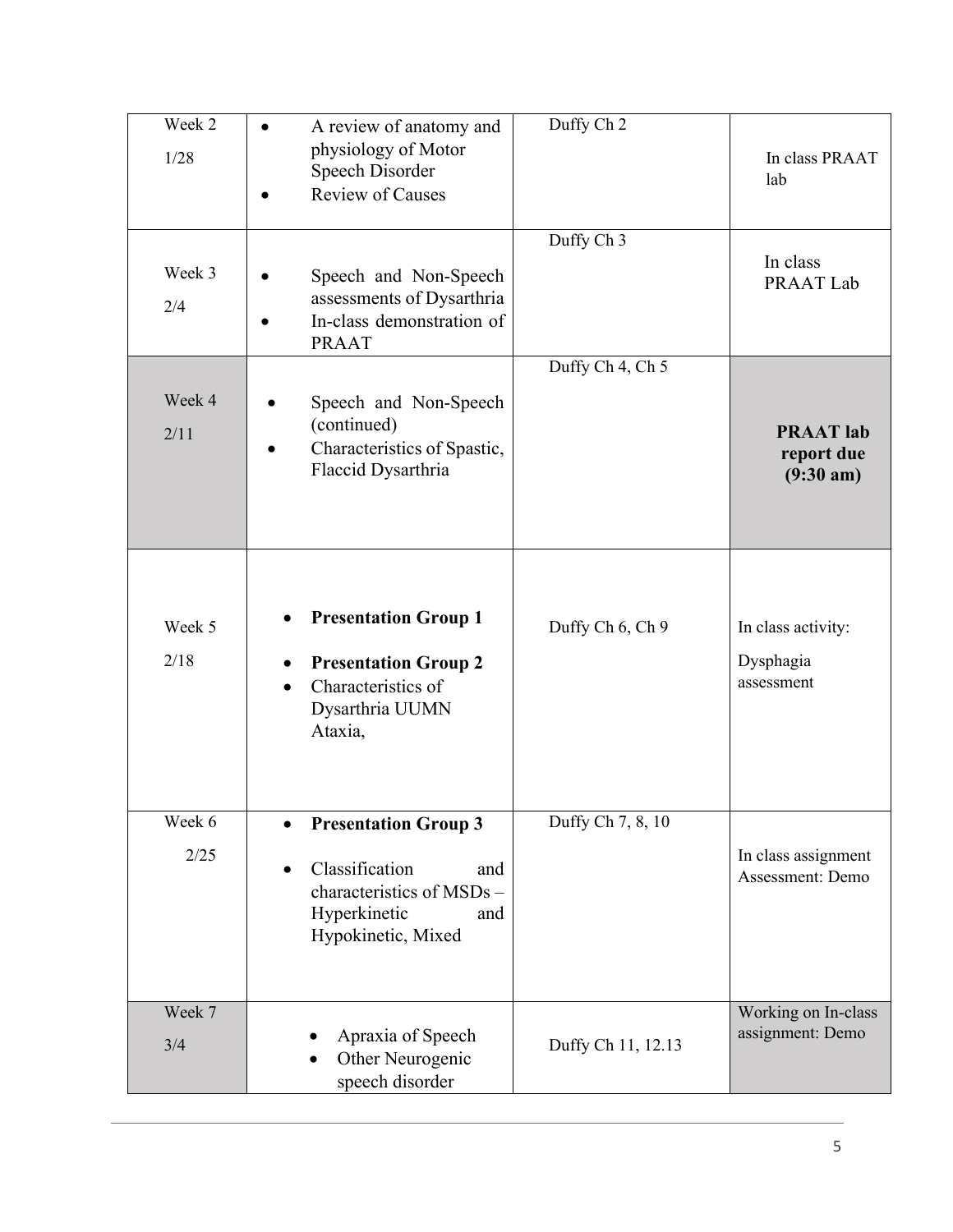|                 |                                                                                                                                     |                 | <b>Assessment Paper</b><br>due (end of the<br>Day)                                  |
|-----------------|-------------------------------------------------------------------------------------------------------------------------------------|-----------------|-------------------------------------------------------------------------------------|
| Week 8<br>3/11  | Assessment<br>$\bullet$<br><b>Considerations: Clinical</b><br>Decision Making<br>Exam Guide Posted on<br><b>BeachBoard</b>          | Duffy Ch 15     |                                                                                     |
| Week 9<br>3/18  | Assessment Exam<br>$\bullet$<br>Review<br>Take Home MSD<br>$\bullet$<br>Assessment Exam -<br>Open Resource<br>(NO LECTURE)          |                 | <b>Exam due</b><br>March 24, 9 am                                                   |
| Week 10<br>3/25 | Treatment<br>Considerations in<br><b>MSD</b>                                                                                        | Duffy Ch 16, 17 |                                                                                     |
| 4/1             | <b>Spring Recess</b>                                                                                                                |                 |                                                                                     |
| Week 11<br>4/8  | <b>Presentation Group</b><br>$\bullet$<br>4, 5<br>Treatment<br>Considerations:<br>Behavioral principles                             | <b>CH17</b>     | In class activity:<br><b>Treatment Goal</b><br>writing                              |
| Week 12<br>4/15 | <b>Presentation</b><br>$\bullet$<br>Group 6<br>Other Treatment<br>$\bullet$<br>Considerations<br>(Medical, surgical,<br>Prosthetic) | Duffy Ch 17     | In Class activity:<br><b>Treatment Goal</b><br>writing and<br>activity<br>selection |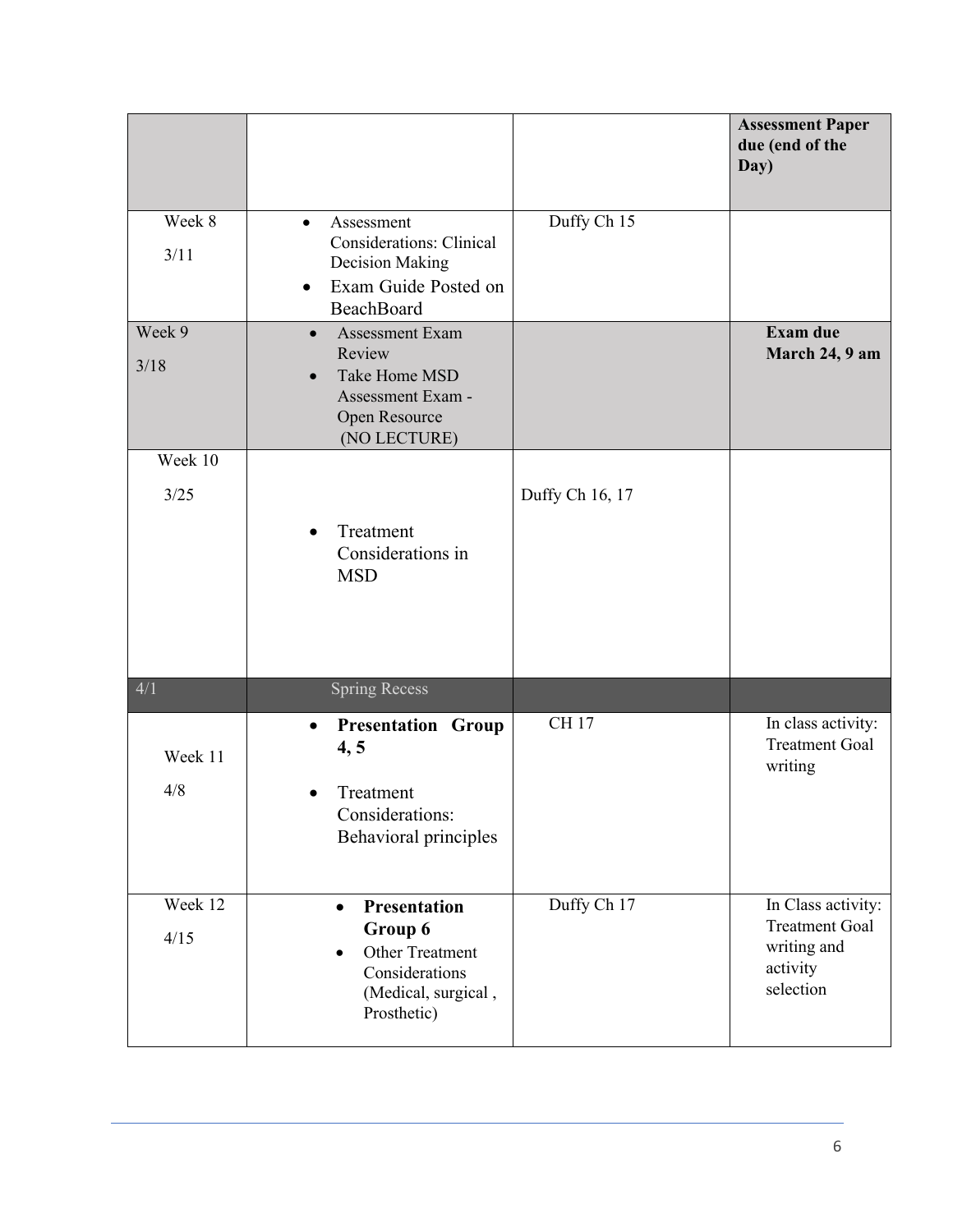| Week 13<br>4/22 | Treatment of Apraxia<br><b>Presentation Group 7,</b><br>$\bullet$<br>8                                                    | Duffy Ch 18 | <b>Treatment Paper</b><br>Due           |
|-----------------|---------------------------------------------------------------------------------------------------------------------------|-------------|-----------------------------------------|
| Week 14<br>4/29 | Ethical Consideration in<br>treatment of MSD and Role<br>of Counseling<br>Grades for presentation<br>Posted on BeachBoard |             |                                         |
| Week 15<br>5/6  | Exam: Review<br>Final Exam available on 5/3<br>on BeachBoard: Treatment<br>of MSD -Open Resources                         |             | <b>Final Exam due</b><br>$5/10$ at 9 am |

# **IX. Course Requirements:**

*Note: Failure to meet any one of the course requirement will result in a failing grade Rubric for all the assignment will be posted on Beachboard.*

## **1.Exams:**

This Course will have two exams worth 25% each of the final course grade. Exams will cover all the materials covered. Both exams are take-home and open resource. The format will include short answer /scenarios, True and False, and Multiple Choice. All exams will be using completed on Beachboard Quiz. Students will require Lockdown Browser to take the exam. Nature of submission: Individual

## **2.PRAAT Lab Report:**

Students will be complete in-class activity using the PRAAT software, record their findings and submit an individual report including results of their analysis. This report is worth 5% of the final grade. Students must submit this assignment as a word document and must include rubric table. Nature of Submission: Individual

**3.Assessment Case Study, and 4.Treatment Case Study**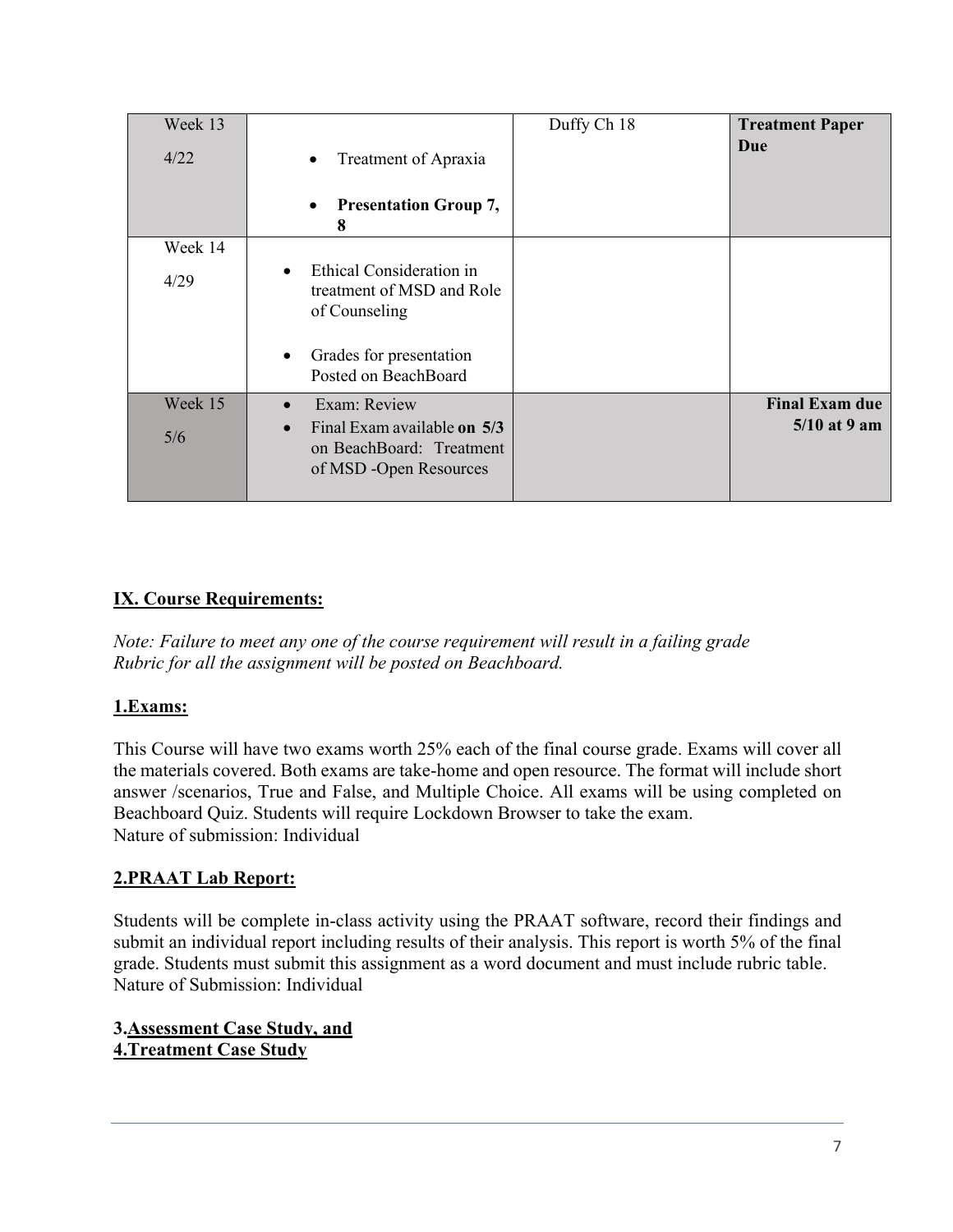Students will be provided with a case scenario, and in some cases video files of cases. Students will be working in small groups and submitting case study reports. Students will have opportunities to work on demonstrated examples. Detailed rubric will be available for each assignment. Students must include the rubric table and submit one document from each group. Nature of submission: Group

### **5. Class Presentations**

During select weeks, students will be presenting articles from list of assigned articles. Rubric for the presentation will be made available to the students on Beachboard. Each student group is expected to meet with instructor at least a week before the date of presentation, and all members need to attend the meeting. The group will also be responsible doing the necessary reading, share their presentation plan, and ask any questions , and obtain feedback at least two days prior to their presentation. A detailed rubric for presentation is available on Beachboard.

### **6. Class Participation**

Attendance is mandatory for this course. Regular attendance will be noted for all students. Students are expected to attend class prepared and actively participate by demonstrating critical thinking of assigned reading for the week and engage in -class activities including but not limited to weekly discussions, quizzes, labs and breakout room activities. University standard for attendance policy will be followed. This accounts for 10 percent of your final grade.

## **7. Extra Credit\*:**

Students will get to complete one extra credit activity worth 5 points. This activity will be made available after midterm grades have been posted. This is an optional assignment. This will be added to your final grade submission. Extra credit point will not be added if the student already received 100 percent in this course

#### **Other :**

*Grade Appeals*: All students will be responsible for reviewing their feedback and any grade reconciliation request will only be considered within a week of grade being published. The student will be responsible to communicate any requests for grade appeal during that time. The instructor reserves the right to consider or reject all grade appeals.

*Late Submission:* If assignment is submitted later than the due date, each day of delay will be penalized by 1 point, including weekends and holidays. Eg. If an assignment is due on a Thursday and the student submits it on Saturday, the student will end up losing 2 points from the grade. Any exceptions to this rule will be granted per Attendance policy exceptions A-E

*Email Communication Policy:* Email Communication should follow the following policy: your headline should indicate Course Number, your name, followed by a brief topic description. For Example- SLP 666-Shriya B-Treatment Assignment.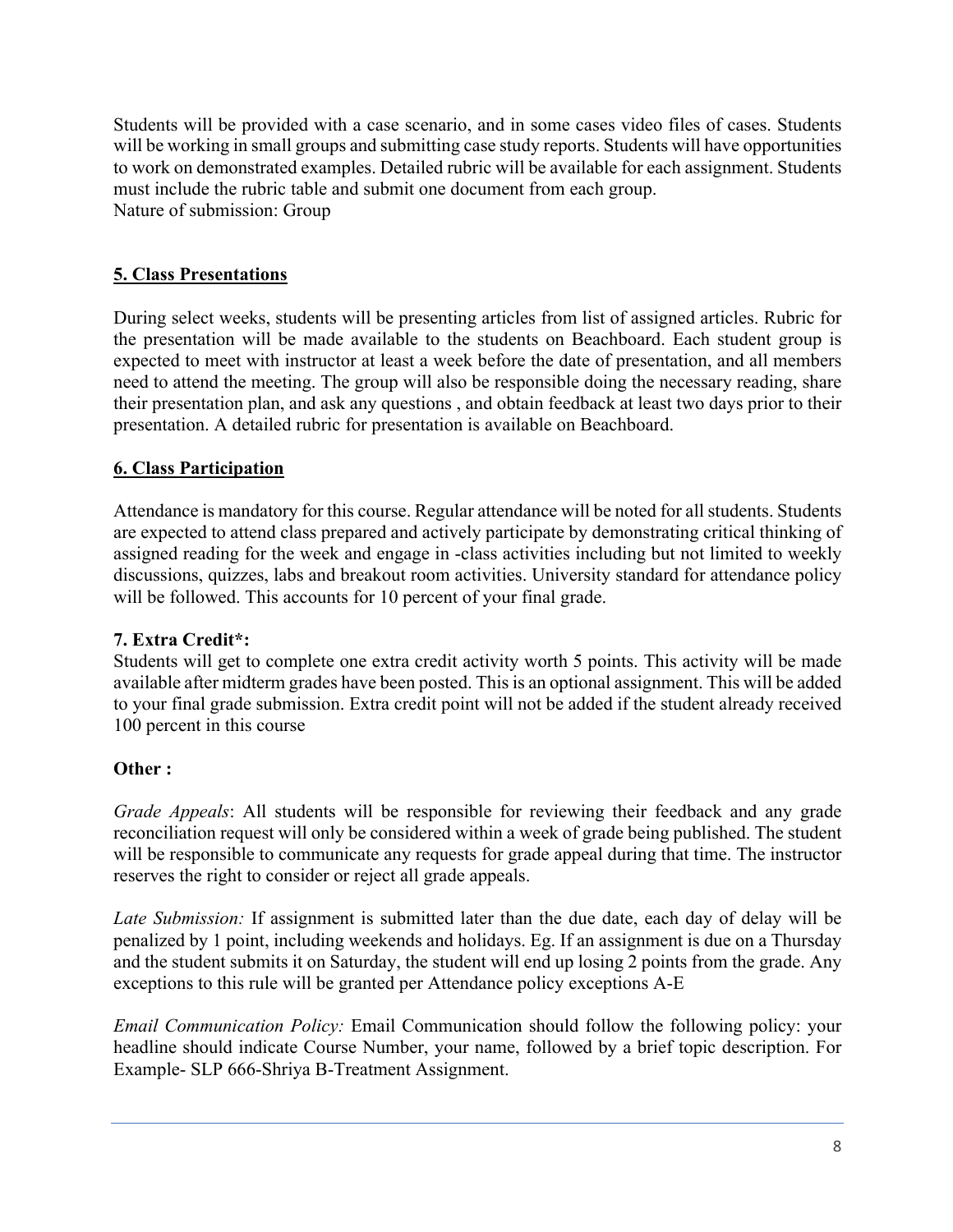*Grading Timeline:* All grades will be made available to you within two weeks of submission due date.

*Office Hours:* Instructor will be available during office hours or during a mutually convenient time, please email in advance to confirm.

| <b>Assessment Type</b>     | <b>Total Submissions required</b> | <b>Allocated Points</b> |
|----------------------------|-----------------------------------|-------------------------|
| Exams                      | 2 (50 points each)                | 100                     |
| <b>PRAAT Lab Report</b>    |                                   | 10                      |
| Case Study: Assessment     |                                   | 20                      |
| Paper                      |                                   |                         |
| <b>Treatment Paper</b>     |                                   | 20                      |
| <b>Class Presentation</b>  |                                   | 30                      |
| Extra Credit*              |                                   | $5*$                    |
| <b>Class Participation</b> |                                   | 20                      |
| Total                      |                                   | 200                     |

### **X. Grading Policy**

|                                         | Description                                                                   | Letter Grade  |
|-----------------------------------------|-------------------------------------------------------------------------------|---------------|
| 90-100%<br>(180 points and<br>above)    | Performance at the highest level<br>showing<br>sustained excellence.          | A             |
| 80-89%<br>$(160-179.9 \text{ points})$  | Performance at high level showing<br>consistent and<br>effective achievement. | B             |
| 70-79%<br>$(140-159.9 \text{ points})$  | Performance at an adequate level<br>meeting basic<br>requirement.             | $\mathcal{C}$ |
| 60-69%<br>$(120-139.9 \text{ points})$  | Performance is less than adequate<br>meeting<br>minimum course requirements.  | D             |
| Below 60%<br>(Less than 120)<br>points) | Performance in which minimal course<br>requirements have not been met.        | F             |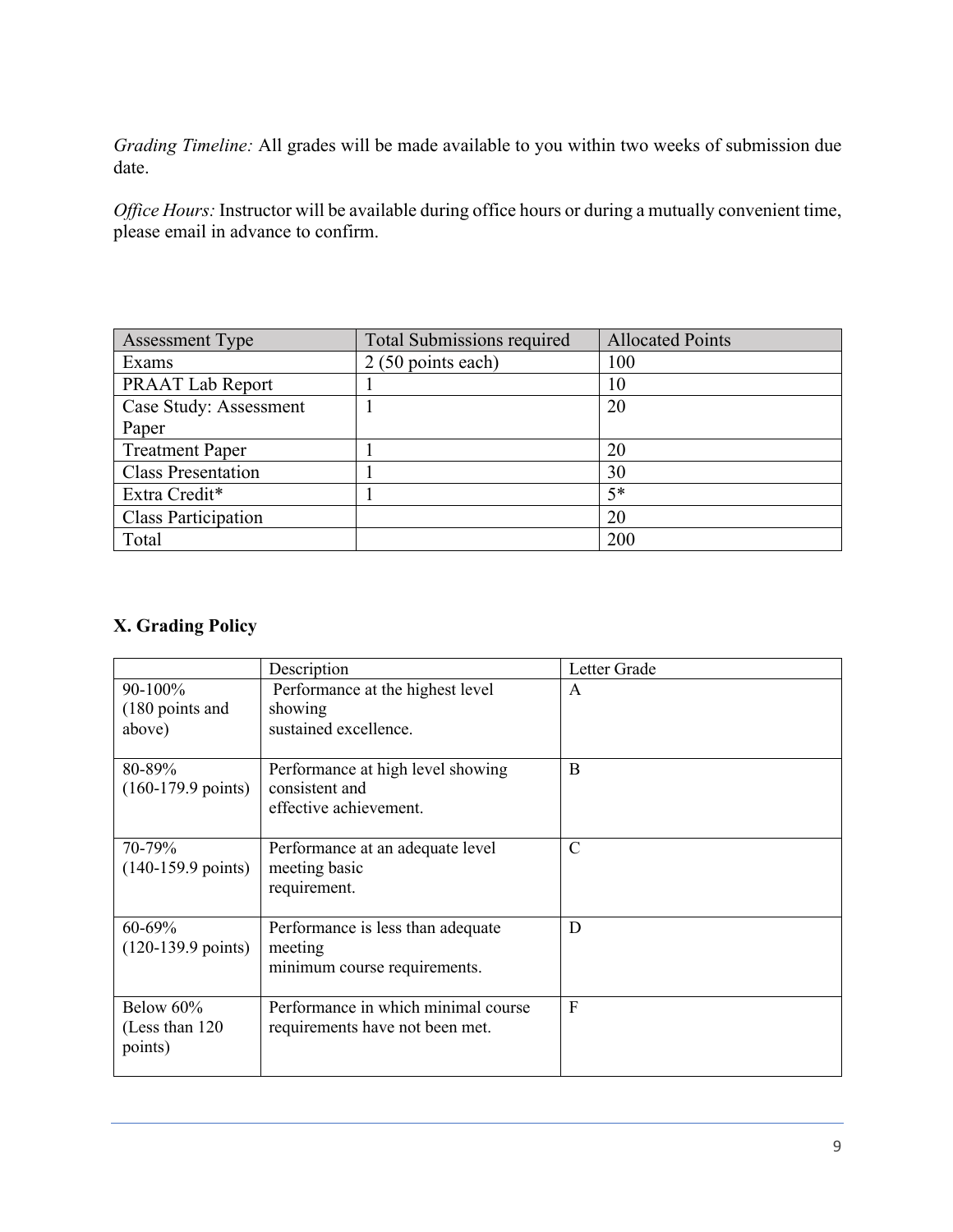### **XI. Lecture Notes**

The instructor may provide lecture notes for lecture topics. However, the lecture notes do not represent all course content. The student is responsible for all assigned readings, projects, and in-class discussions/activities. Instructor reserves the copyright to all the notes and powerpoints shared in class.

### **Social Media Policy**

Social media is an umbrella term that encompasses the various activities that integrate technology, social interaction, and content creation. Social media includes technology (computers, phones, tablets) and is used in various forms (blogs, wikis, photo and video sharing, podcasts, social networking, mashups, virtual worlds, etc.). Means of accessing social media may include applications (Facebook, Instagram, Twitter, Skype, Snap Chat, YouTube, etc.). These devices and applications are subject to having content transmitted to others, with or without consent from the original author.

- A. All students are expected to follow the CSULB Social Media Guideline: http://www.csulb.edu/sites/default/files/groups/marketingcommunications/accessibleversionfinalapril2018-jmp.pdf
- B. Per the Health Insurance Portability and Accountability Act of 1996 (HIPAA) regulationshttps://www.hhs.gov/hipaa/for- professionals/privacy/special-topics/deidentification/index.html, no information, pictures, videos or descriptions of clients/families can be posted on social media sites. Please see the full HIPAA policy in the Clinical Practicum Handbook. Violation of HIPAA regulations may result in disciplinary action being taken by the University against the student. The SLP Department takes all violations of HIPAA regulations and the Social Media Policy seriously. Sanctions imposed on violators vary with the seriousness of the violation, ranging from a written reprimand, to dismissal from the graduate program.
- C. Students should use caution and good judgment when posting information to electronic communications and social networking sites, both personal and those that are related to the CSULB and/or the Department of Speech-Language Pathology.

#### *Students should follow the criteria below:*

A. No posting, photos, or recordings are allowed during class or clinical experience except when approved by the faculty member or supervisor responsible for the learning experience. Under no circumstances will a client be photographed without a signed photo release from that individual. Students and faculty should obtain verbal permission from friends or colleagues before posting on social media.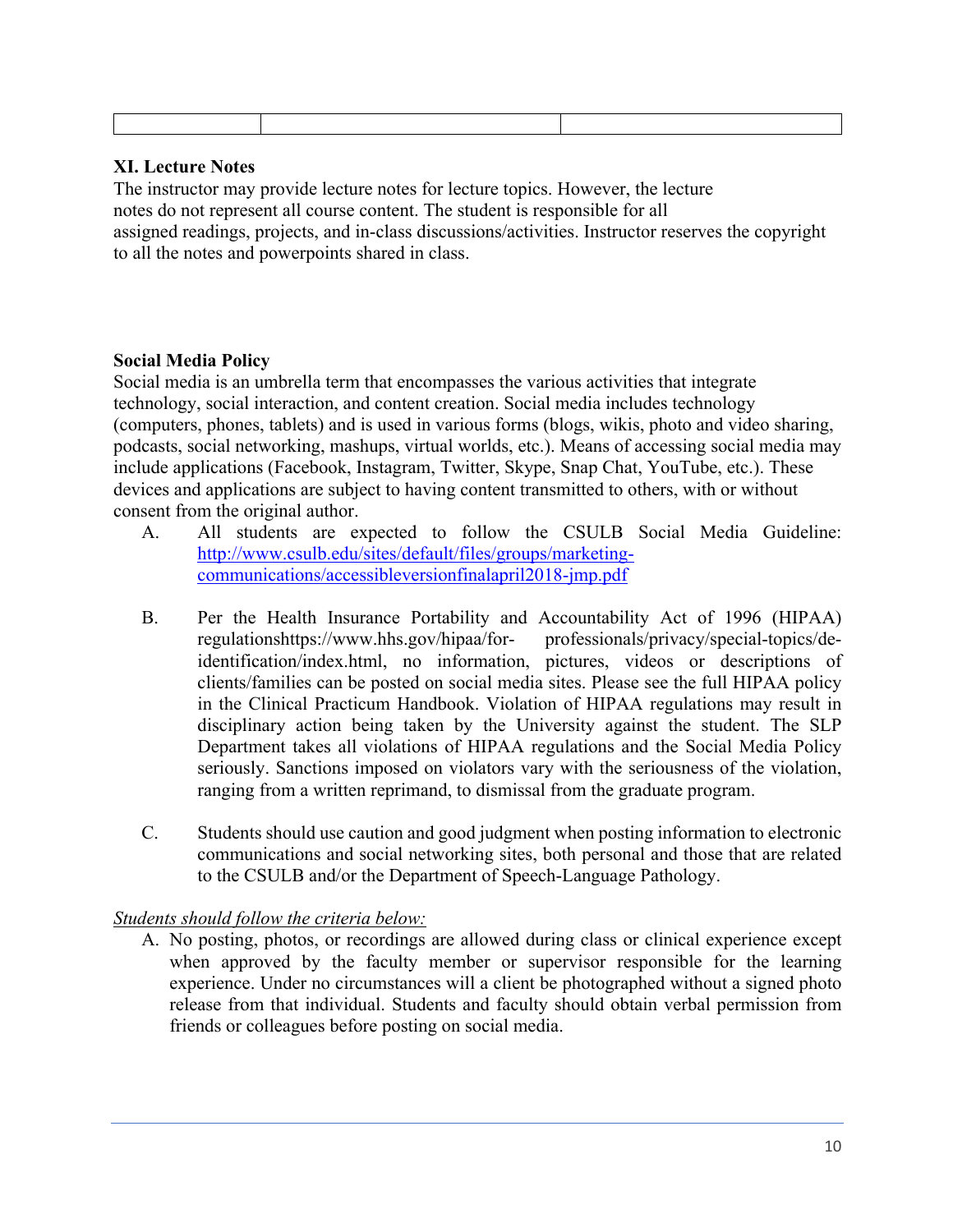- B. Using social media for sharing of class material with anyone who is not enrolled in the course and sharing of academic assessment material (e.g. tests) without express permission from the instructor is explicitly prohibited.
- C. Careful consideration should be given to any posting on social networks. Students create personal public images with these posts. However, they also represent the SLP Department, CSULB, and the field of speech-language pathology.
- D. Students should carefully consider the way they describe the program, clinical assignments, and professional experiences. Respectfulness and professionalism are expected. Use of social media that results or could result in individual or group harm, physical or emotional (e.g., damage to an individual's personal or public reputation or harassment resulting in personal or public humiliation of others), will not be tolerated.

### *Violations of these professional behavior standards will result in the following tiered consequences*

A. First occurrence: Student receives a verbal and written warning which is placed in the student's file. The student must meet with the graduate program coordinator.

B. Second occurrence: Student will be reported to the College and University. Consequences of violations will be determined by the Department, College, and University after a full investigation.

## **Attendance Policies**

*Attendance is mandatory for this course*. One point will be deducted from the final total points for EACH missing class. Students are expected to attend all scheduled class meetings, including scheduled examinations. Non-university-excused absences or university-excused absences without valid and official documents are not acceptable and will further affect your final grade.

Students may have a valid reason to miss a class. When any of the following reasons directly conflict with class meeting times, students are responsible for informing faculty members, of the reason for the absence and for arranging to make up missed assignments, tests, quizzes, and class work insofar as this is possible. Excused absences include, but are not limited to:

A. Illness or injury to the student, or medical condition, including those related to pregnancy

B. Death, injury, or serious illness of an immediate family member. An immediate family member is defined as a close relative, or a person residing in the immediate household of the student

C. Religious reasons (California Education Code section 89320)

D. Jury duty, military service, or government obligation

E. University sanctioned or approved activities (examples include but are not limited to: artistic performances, participation in scholarly conferences and presentations, intercollegiate athletic activities, student government,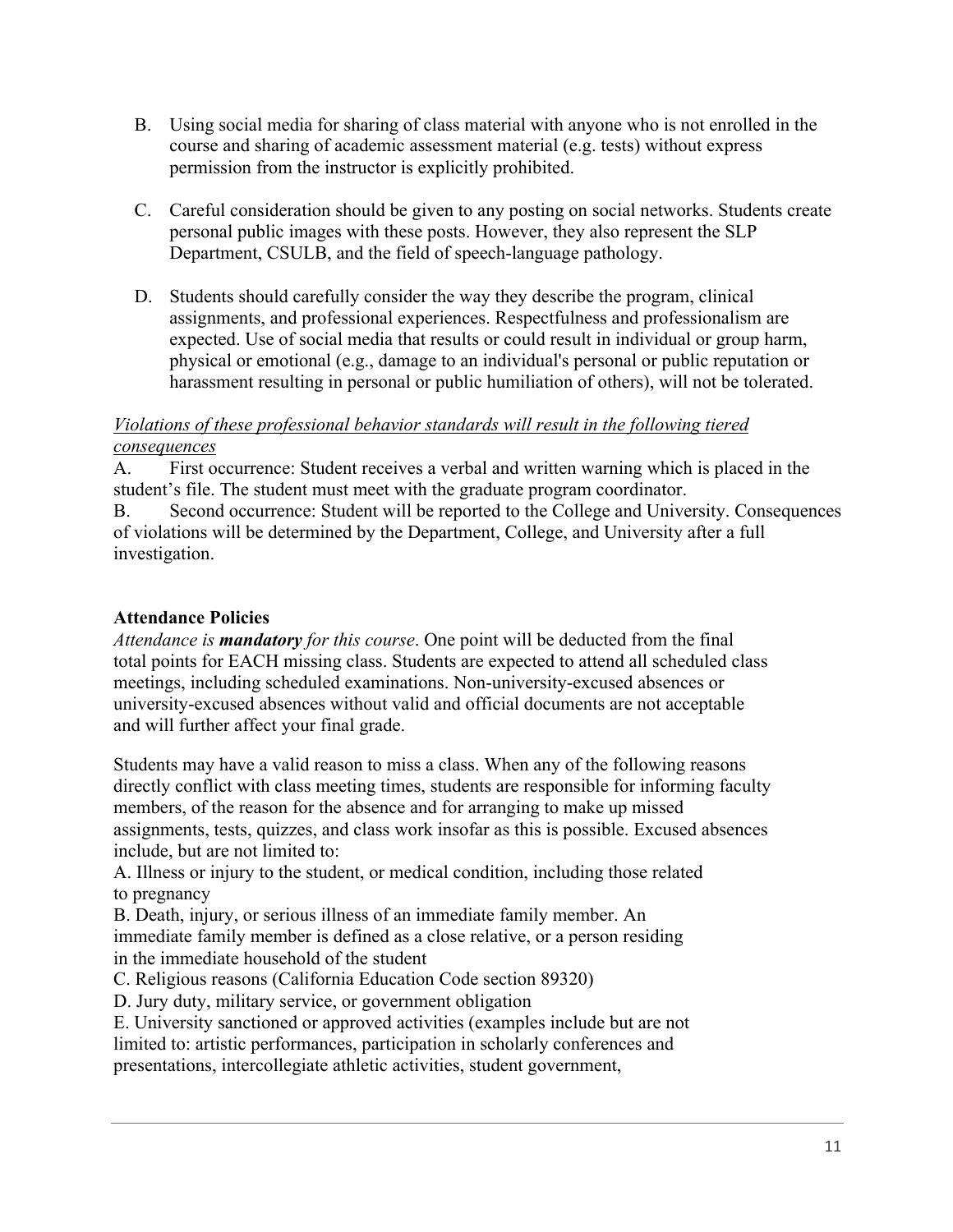required class field trips, etc.)

Faculty members are not obligated to consider other absences as excused. The earliest possible notification is preferred for all excused absences. Advance notification minimally one week in advance is required and verification may be requested for the following absences: Jury duty, military service, or other government obligation; religious reasons; university-sanctioned or approved activities.

#### *Statement of Non-discrimination*

California State University, Long Beach is committed to maintaining an inclusive learning community that values diversity and fosters mutual respect. All students have the right to participate fully in university programs and activities free from discrimination, harassment, sexual violence, and retaliation. Students who believe they have been subjected to discrimination, harassment, sexual violence, or retaliation on the basis of a protected status such as age, disability, gender, gender identity/expression, sexual orientation, race, color, ethnicity, religion, national origin, veteran/veteran status or any other status protected by law, should contact the Office of Equity & Diversity at (562) 985-8256, University Student Union (USU) Suite 301, http://www.csulb.edu/depts/oed/.

#### *Statement of Accessibility*

All instructors shall be familiar with best practices in making their syllabus and course documents accessible to all students and upon request provide the format need for the student. Instructors can access best practices at the following link. http://www.csulb.edu/divisions/aa/academic\_technology/itss/course\_materials/accessibility/

#### *Accommodation*

It is the student's responsibility to notify the instructor in advance of the need for accommodation of a university verified disability (PS 11-07, Course Syllabi and Standard Course Outlines).

Students needing special consideration for class format and schedule due to religious observance or military obligations must notify the instructor in advance of those needs.

Students who require additional time or other accommodation for assignments must secure verification/assistance from the CSULB Bob Murphy Access Center (BMAC) office located at Student Success Center (SSC) Room 110. The telephone number is (562)985-5401.

Accommodation is a process in which the student, BMAC, and instructor each play an important role. Students contact BMAC so that their eligibility and need for accommodation can be determined. BMAC identifies how much time is required for each exam. The student is responsible for discussing his/her need with the instructor and for making appropriate arrangements. Students who are eligible to receive accommodation should present an Accommodation Cover Letter and a BMAC Student/Teacher Testing Agreement Form to the instructor as early in the semester as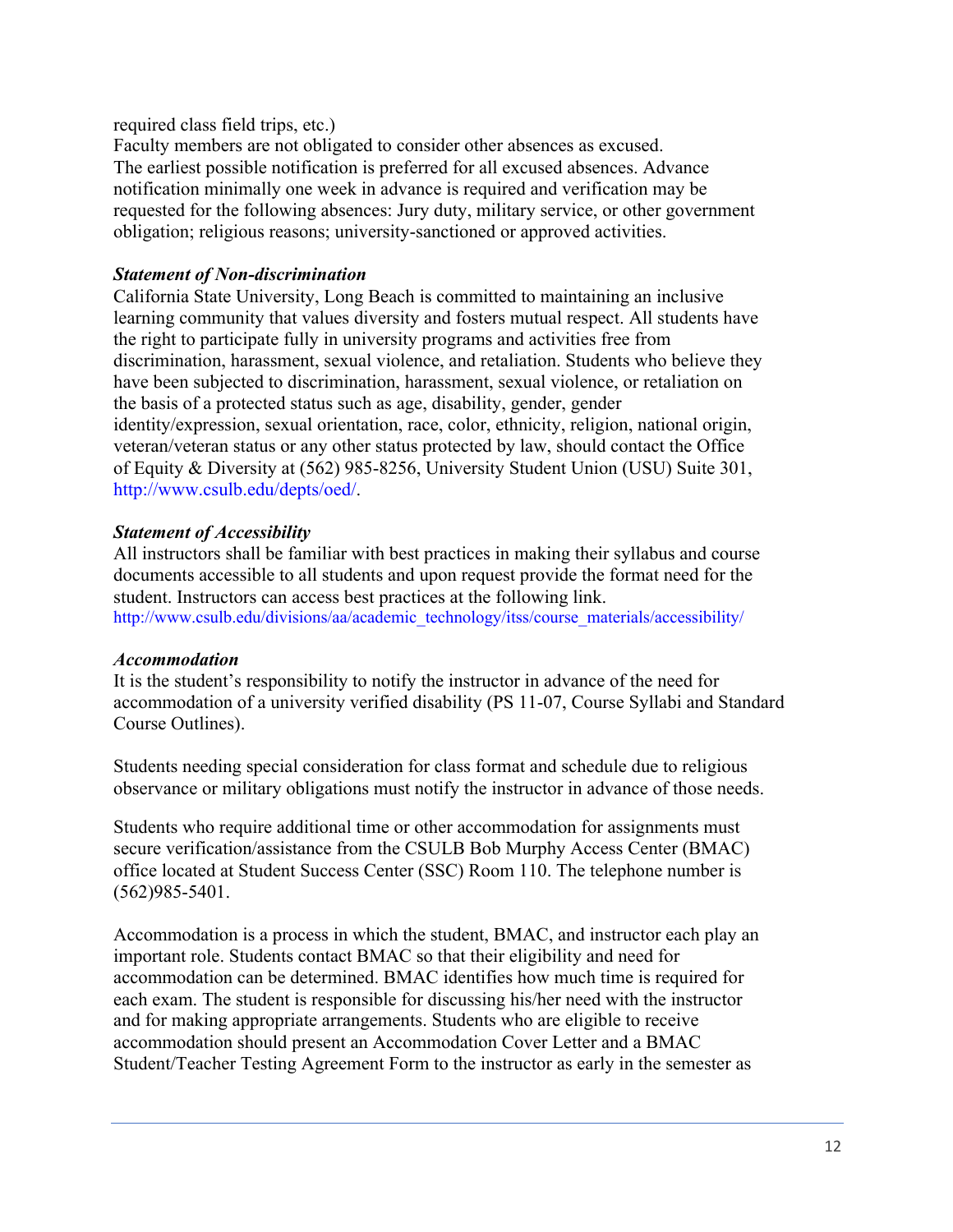possible, but no later than a week before the first test. (It takes one week to schedule taking an exam at the BMAC office.) The instructor welcomes the opportunity to implement the accommodations determined by BMAC. Please ask the instructor if you have any questions.

#### *Cheating and Plagiarism (CSULB Catalog, AY 2019-2020)*

#### *Definition of Plagiarism*

Plagiarism is defined as the act of using the ideas or work of another person or persons as if they were one's own, without giving credit to the source. Such an act is not plagiarism if it is ascertained that the ideas were arrived at through independent reasoning or logic or where the thought or idea is common knowledge. Acknowledge of an original author or source must be made through appropriate references, i.e., quotation marks, footnotes, or commentary. Examples of plagiarism include, but are not limited to, the following: the submission of a work, either in part or in whole, completed by another; failure to give credit for ideas, statements, facts or conclusions which rightfully belong to another; in written work, failure to use quotation marks when quoting directly from another, whether it be a paragraph, a sentence, or even a part thereof; or close and lengthy paraphrasing of another's writing or programming. A student who is in doubt about the extent of acceptable paraphrasing should consult the instructor. Students are cautioned that, in conducting their research, they should prepare their notes by (a) either quoting material exactly (using quotation marks) at the time they take notes from a source; or (b) departing completely from the language used in the source, putting the material into their own words. In this way, when the material is used in the paper or project, the student can avoid plagiarism resulting from verbatim use of notes. Both quoted and paraphrased materials must be given proper citations.

#### *Definition of Cheating*

Cheating is defined as the act of obtaining or attempting to obtain or aiding another to obtain academic credit for work by the use of any dishonest, deceptive or fraudulent means. Examples of cheating during an examination would include, but not be limited to the following: copying, either in part or in whole, from another test or examination; discussion of answers or ideas relating to the answers on an examination or test unless such discussion is specifically authorized by the instructor; giving or receiving copies of an exam without the permission of the instructor; using or displaying notes; "cheat sheets," or other information or devices inappropriate to the prescribed test conditions, as when the test of competence includes a test of unassisted recall of information, skill, or procedure; allowing someone other than the officially enrolled student to represent the same. Also included are plagiarism as defined and altering or interfering with the grading procedures. It is often appropriate for students to study together or to work in teams on projects. However, such students should be careful to avoid use of unauthorized assistance, and to avoid any implication of cheating, by such means as sitting apart from one another in examinations, presenting the work in a manner which clearly indicates the effort of each individual, or such other method as is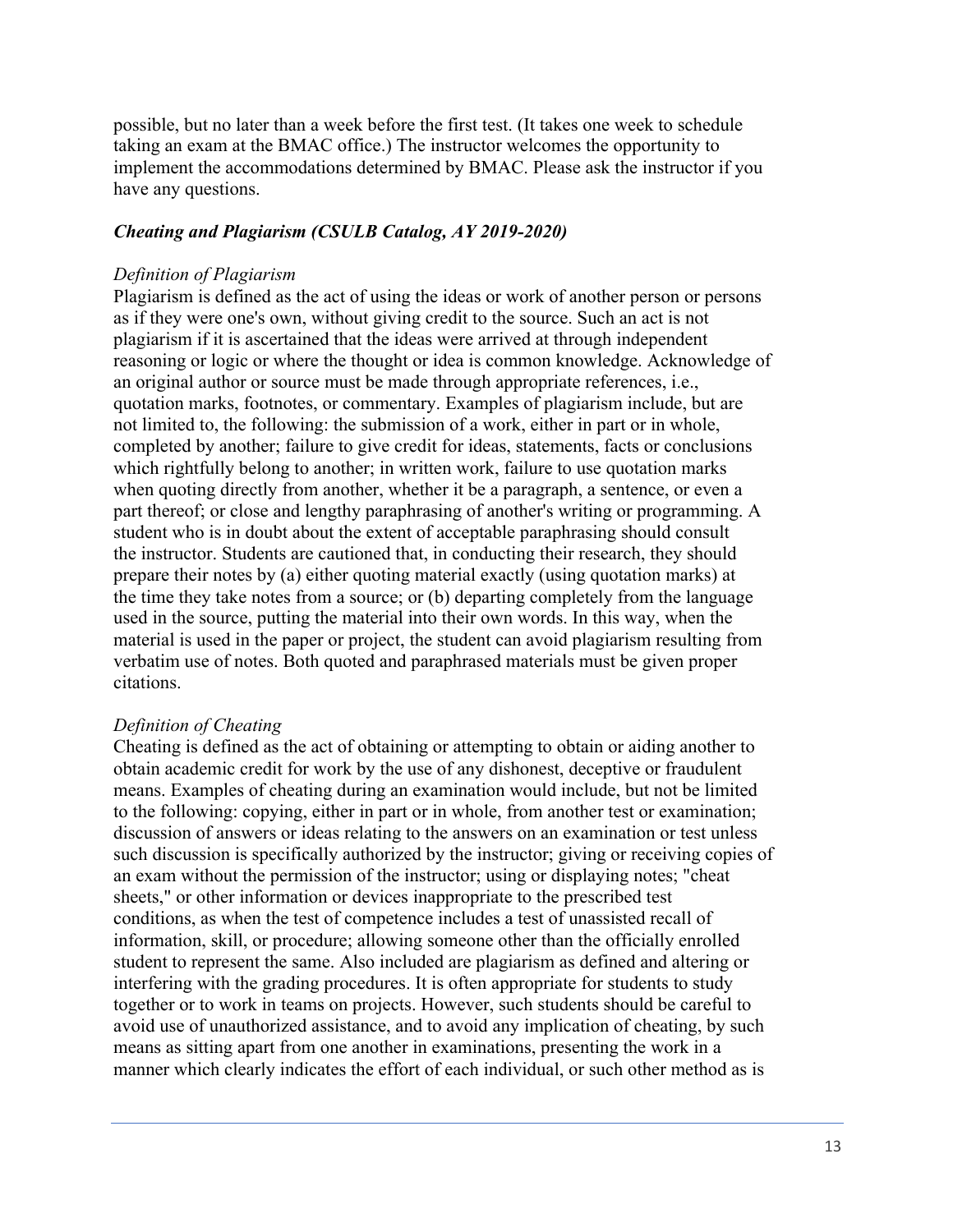appropriate to the particular course.

#### *Academic Action*

"One or more of the following academic actions are available to the faculty member who finds a student has been cheating or plagiarizing. These options may be taken by the faculty member to the extent that the faulty member considers the cheating or plagiarism to manifest the student's lack of scholarship or to reflect on the student's lack of academic performance in the course. These actions may be taken without a request for or before the receipt of a Report from the Academic Integrity Committee. A. Review – no action.

B. An oral reprimand with emphasis on counseling toward prevention of further occurrences;

C. A requirement that the work be repeated;

D. Assignment of a score of zero (0) for the specific demonstration of competence, resulting in the proportional reduction of final course grade;

E. Assignment of a failing final grade;

F. Referral to the Office of Judicial Affairs for possible probation, suspension, or expulsion."

#### *Withdrawal Policy*

Regulations governing the refund of student fees in the California State University system are prescribed by the CSU Board of Trustees; see California Code of Regulations, Title 5, Education, Section 41802.

#### *Withdrawal during the first two weeks of instruction*:

Students may withdraw during this period and the course will not appear on their permanent records.

Withdrawal after the second week of instruction and prior to the final three weeks of the regular semester (20% of a non-standard session) of instruction: Withdrawals during this period are permissible only for serious and compelling reasons. The approval signatures of the instructor and department chair are required. The request and approvals shall state the reasons for the withdrawal. Students should be aware that the definition of "serious and compelling reasons" as applied by faculty and administrators may become narrower as the semester progresses. Copies of such approvals are kept on file by Enrollment Services.

#### *Withdrawal during the final three weeks of instruction*:

Withdrawal during the final three weeks of instruction are not permitted except in cases such as accident or serious illness where the circumstances causing the withdrawal are clearly beyond the student's control and the assignment of an Incomplete is not practical. Ordinarily, withdrawal in this category will involve total withdrawal from the campus except that a Credit/No Credit grade or an Incomplete may be assigned for other courses in which sufficient work has been completed to permit an evaluation to be made. Request for permission to withdraw under these circumstances must be made in writing on forms available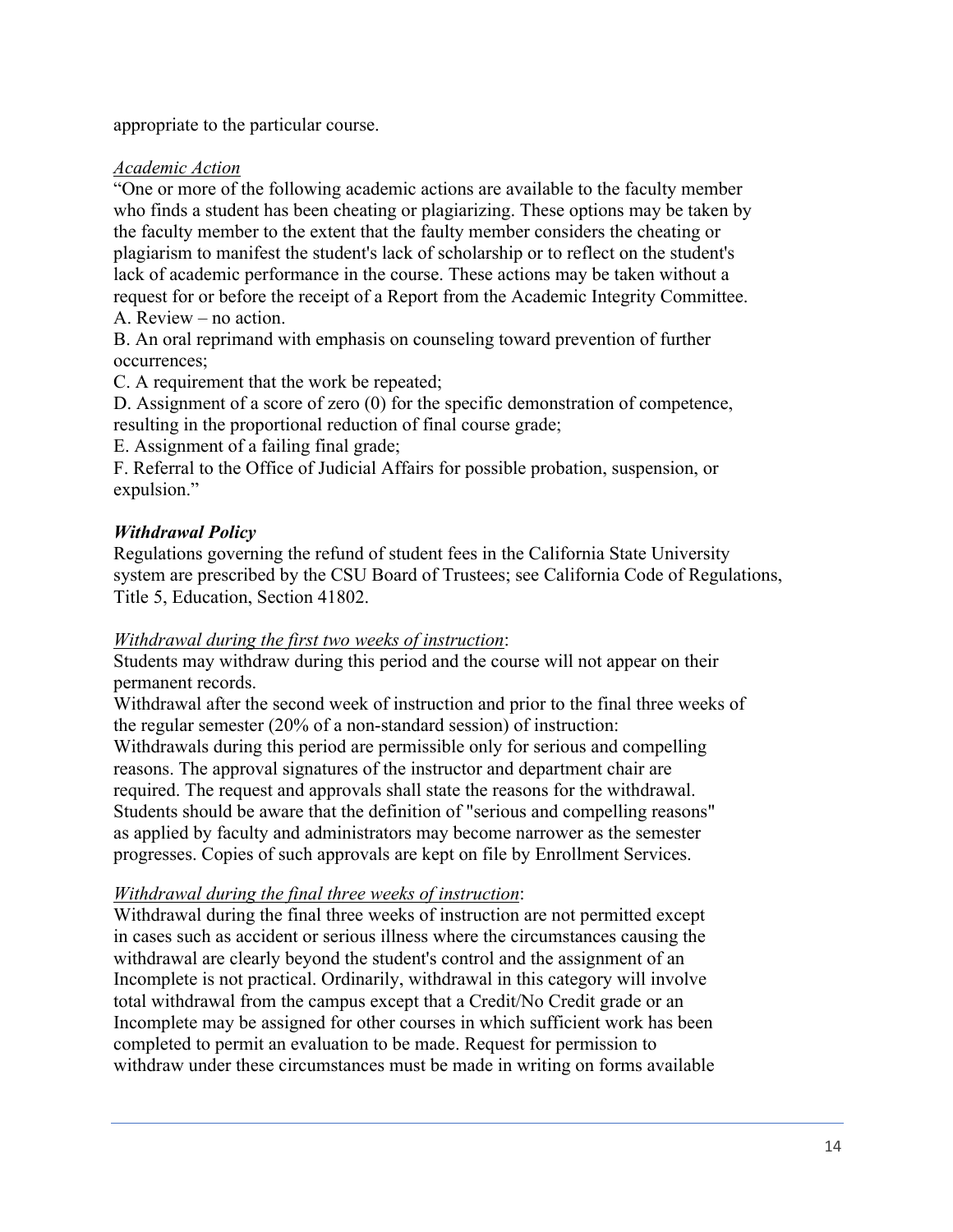from Enrollment Services. The requests and approvals shall state the reasons for the withdrawal. These requests must be approved by the instructor of record, department chair (or designee), college dean (or designee), and the academic administrator appointed by the president to act in such matters. Copies of such approvals are kept on file by Enrollment Services.

#### *Limits on Withdrawal:*

No undergraduate student may withdraw from more than a total of 18 units. This restriction extends throughout the entire undergraduate enrollment of a student at CSULB for a single graduation, including special sessions, enrollment by extension, and re-enrolling after separation from the University for any reason. The following exceptions apply:

• Withdrawals prior to the end of the second week of a semester (13%) of instruction at CSULB,

- Withdrawals in terms prior to fall 2009 at CSULB,
- Withdrawals at institutions other than CSULB, and

• Withdrawals at CSULB for exceptional circumstances such as serious illness or accident (the permanent academic record will show these as a WE to indicate the basis for withdrawal).

#### *Medical Withdrawal:*

CSULB may allow a student to withdraw without academic penalty from classes if the following criteria are met:

• A completed Medical Withdrawal Form, including any required documentation, is submitted to Enrollment Services before the end of the semester, and

• The student presents evidence to demonstrate that a severe medical or debilitating psychological condition prevented the student from attending and/or doing the required work of the courses to the extent that it was impossible to complete the courses.

#### *Campus Behavior*

#### *Civility Statement*

California State University, Long Beach, takes pride in its tradition of maintaining a civil and non-violent learning, working, and social environment. Civility and mutual respect toward all members of the University community are intrinsic to the establishment of excellence in teaching and learning. They also contribute to the maintenance of a safe and productive workplace and overall healthy campus climate. The University espouses and practices zero tolerance for violence against any member of the University community (i.e., students, faculty, staff, administrators, and visitors). Violence and threats of violence not only disrupt the campus environment, they also negatively impact the University's ability to foster open dialogue and a free exchange of ideas among all campus constituencies (CSULB Catalog, AY 2015-2016, p. 855).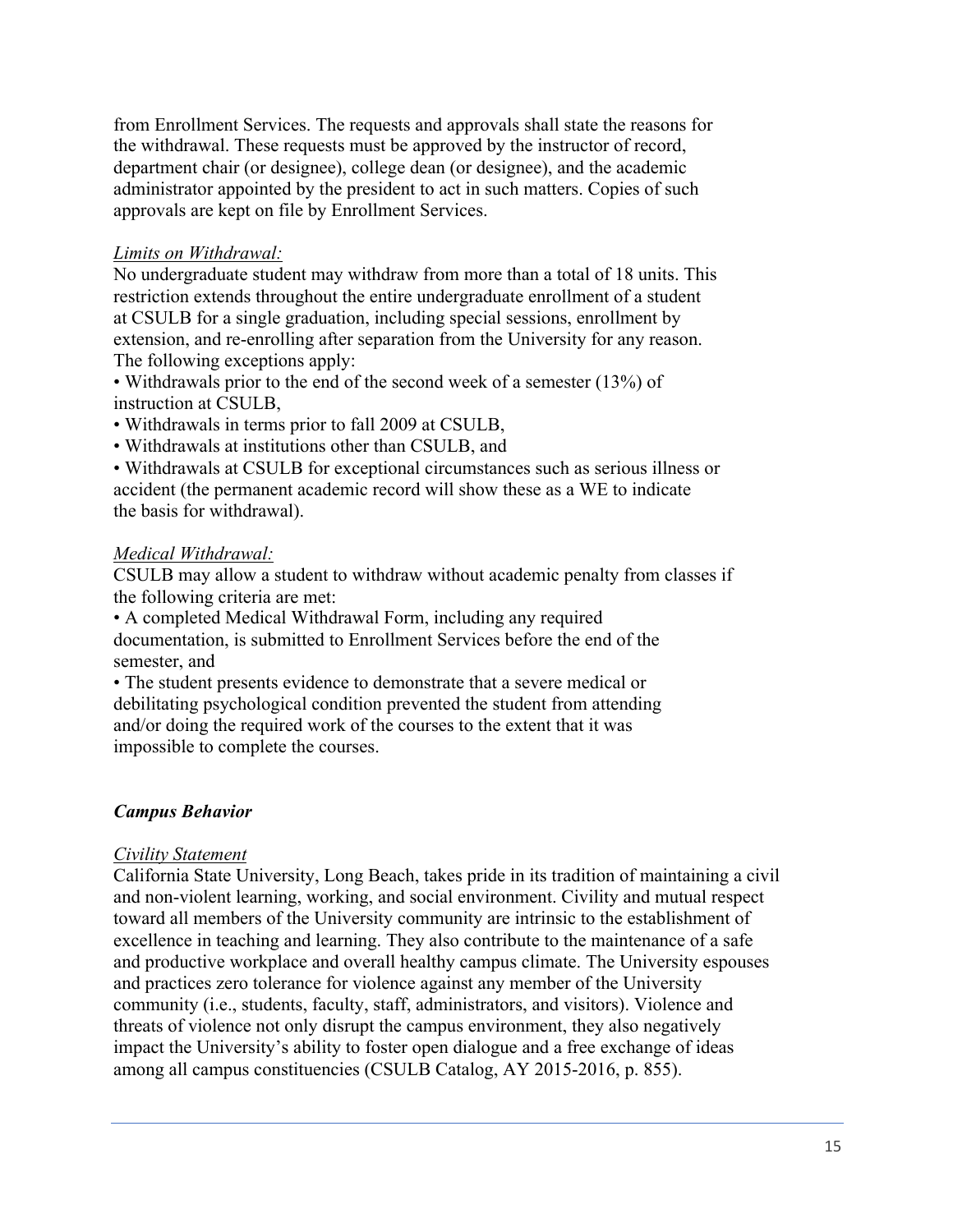### *Preferred Gender Pronoun*

This course affirms people of all gender expressions and gender identities. If you prefer to be called a different name than what is on the class roster, please let me know. Feel free to correct me on your preferred gender pronoun. You may also change your name for BeachBoard and MyCSULB without a legal name change. To submit a request, go to MyCSULB/Personal Information/Names. If you have any questions or concerns, please do not hesitate to contact me.

#### *Accommodations for Religious Holidays & Military Service*

Students needing special consideration for class schedules due to religious observance or military obligations must notify the instructor at least one week in advance; for those established religious observances, the instructor should be notified during the first week of instruction.

#### *Classroom Expectations*

All students of the California State University system must adhere to the Student Conduct Code as stated in Section 41301 of the Title 5 of the California Code of Regulations as well as all campus rules, regulations, codes and policies. Students as emerging professionals are expected to maintain courtesy, respect for difference, and respect for the rights of others.

#### *Unprofessional and Disruptive Behavior*

It is important to foster a climate of civility in the classroom where all are treated with dignity and respect. Therefore, students engaging in disruptive or disrespectful behavior in class will be counseled about this behavior. If the disruptive or disrespectful behavior continues, additional disciplinary actions may be taken. This includes a commitment to maintain established classroom policies against voice and/or video recordings (including photos) unless permitted for ADA accommodations as noted above.